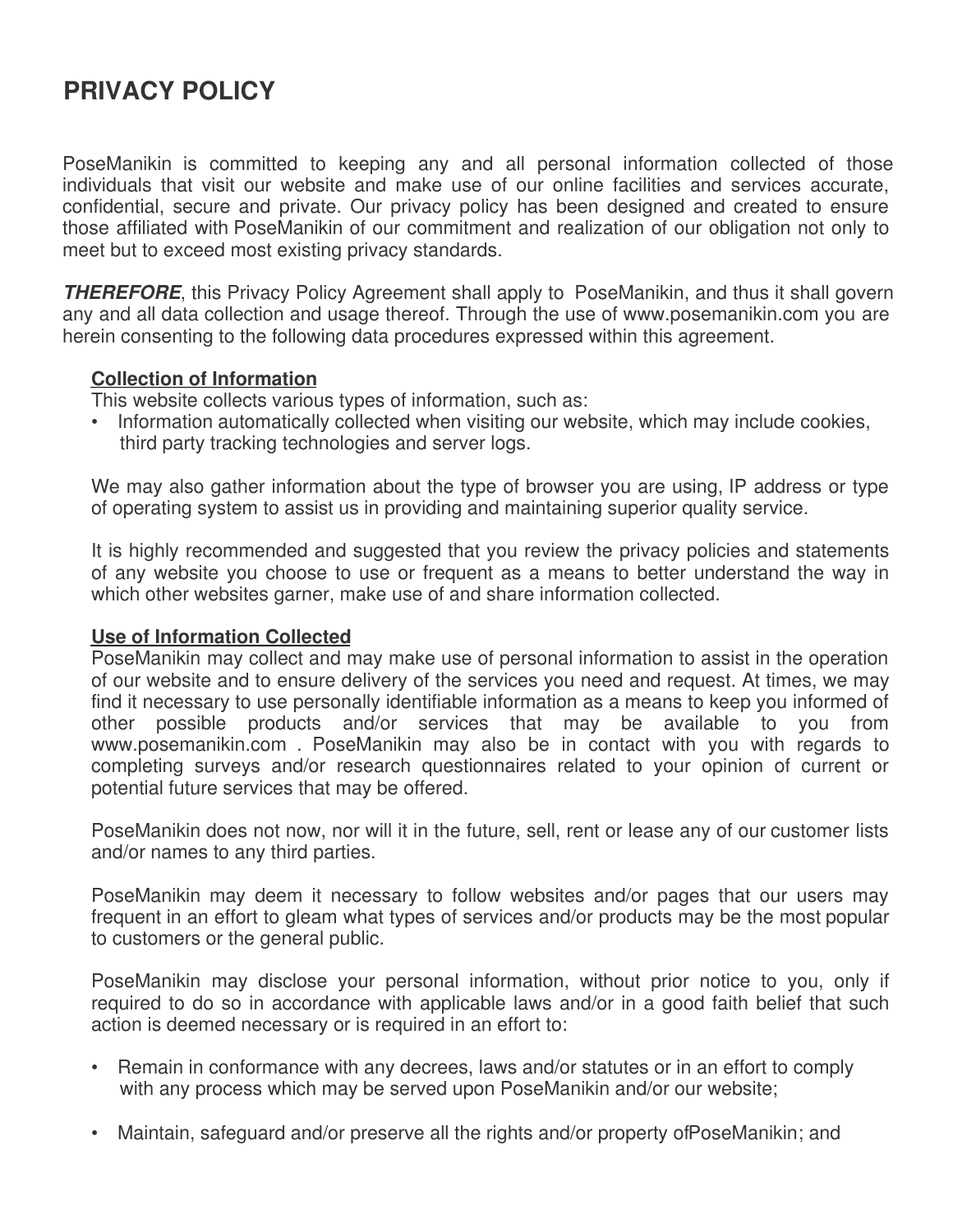• Perform under demanding conditions in an effort to safeguard the personal safety of users of www.posemanikin.com and/or the general public.

## **Children Under Age of 13**

PoseManikin does not knowingly collect personal identifiable information from children under the age of thirteen (13) without verifiable parental consent. If it is determined that such information has been inadvertently collected on anyone under the age of thirteen (13), we shall immediately take the necessary steps to ensure that such information is deleted from our system's database. Anyone under the age of thirteen (13) must seek and obtain parent or guardian permission to use this website.

## **Unsubscribe or Opt-Out**

All users and/or visitors to our website have the option to discontinue receiving communication from us and/or reserve the right to discontinue receiving communications by way of email or newsletters. To discontinue or unsubscribe to our website please send an email that you wish to unsubscribe to posemanikin@me.com. If you wish to unsubscribe or opt-out from any third party websites, you must go to that specific website to unsubscribe and/or opt-out.

### **Links to Other Web Sites**

Our website does contain links to affiliate and other websites. PoseManikin does not claim nor accept responsibility for any privacy policies, practices and/or procedures of other such websites. Therefore, we encourage all users and visitors to be aware when they leave our website and to read the privacy statements of each and every website that collects personally identifiable information. The aforementioned Privacy Policy Agreement applies only and solely to the information collected by our website.

### **Security**

PoseManikin shall endeavor and shall take every precaution to maintain adequate physical, procedural and technical security with respect to our offices and information storage facilities so as to prevent any loss, misuse, unauthorized access, disclosure or modification of the user's personal information under our control.

T h e company also uses Secure Socket Layer (SSL) for authentication and private communications in an effort to build users' trust and confidence in the internet and website use by providing simple and secure access and communication of credit card and personal information.

## **Changes to Privacy Policy Agreement**

PoseManikin reserves the right to update and/or change the terms of our privacy policy, and as such we will post those change to our website homepage at www.posemanikin.com, so that our users and/or visitors are always aware of the type of information we collect, how it will be used, and under what circumstances, if any, we may disclose such information. If at any point in time PoseManikin decides to make use of any personally identifiable information on file, in a manner vastly different from that which was stated when this information was initially collected, the user or users shall be promptly notified by email. Users at that time shall have